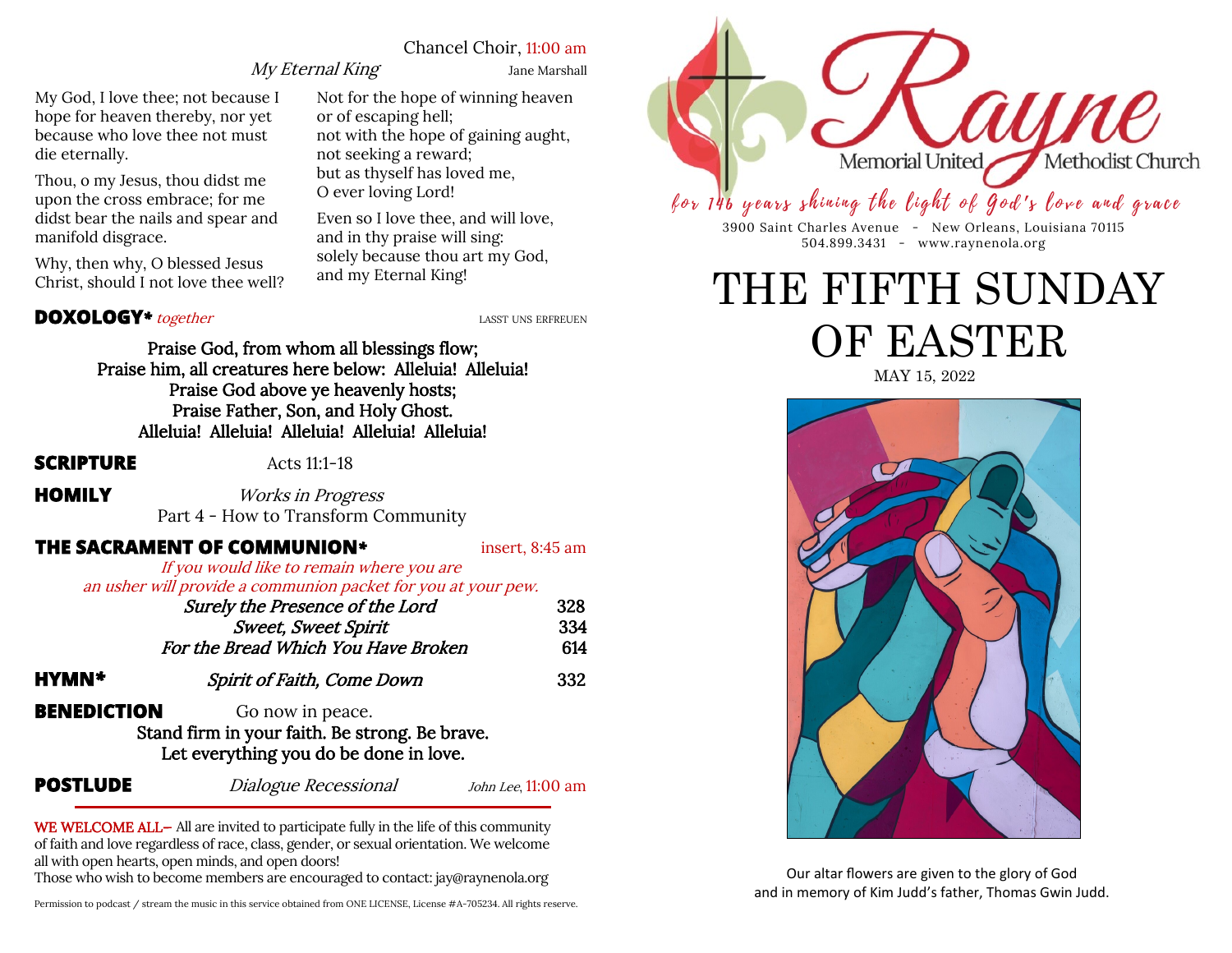# **THE CELEBRATION OF THE GOSPEL**

All are invited to participate in any of our activities, and to become a part of this community of faith and love.

**GATHERING** Rev. Marissa Teauseau Horvath

**PRELUDE** Herr Christ, der einig' Gottes Sohn Dietrich Buxtehude Marcus St. Julien, 11:00 am

# **CALL TO WORSHIP***\**responsively

 Rev. Lenda Faye Matthews, 8:45 am James Comeaux, 11:00 am

As the sun rises in the morning,

let all creation worship the Lord our maker.

From the highest mountains to the deepest seas, let all creation proclaim the name of the Lord, for God alone is worthy to be praised.

God alone makes all things new.

All praise, glory, and honor be yours forever.

**HYMN***\** Come, Let Us Sweetly Join 699

# **PRAYER** together

The guiding presence of the Holy Spirit be with you. And also with you.

### Let us pray:

Gracious and loving God, you meet us right where we are. We gather as your community on earth; we join from many walks of life but we are unified as one heart in the body of Christ. In our time of worship, open our ears to hear your voice. Open our eyes to see your glory. Open our minds to receive your word. Open our hearts to perceive your presence. For the glory of your name, we pray.

# **THE LORD'S PRAYER** *together* 11:00 am

Our Father who art in heaven, hallowed be thy name. Thy kingdom come, thy will be done on earth as it is in heaven. Give us this day our daily bread, and forgive us our trespasses as we forgive those who trespass against us. Lead us not into temptation but deliver us from evil. For thine is the kingdom, the power, and the glory, forever. Amen. **RESPONSE** *together Blest Be the Dear Uniting Love* 566 (verses 1, 4, 5)

Blest be the dear uniting love that will not let us part; our bodies may far off remove, we still are one in heart.

We all are one who him receive, and each with each agree, in him the One, the Truth, we live; blest point of unity!

Partakers of the Savior's grace, the same in mind and heart, nor joy, nor grief, nor time, nor place, nor life, nor death can part.

# **MISSION MOMENT Sarah Head**

Development and Public Relations Director, Louisiana UM Children & Family Services

# **SACRAMENT OF BAPTISM** 39 Vivienne Marie Fanara 11:00 am

Born, December 23, 2019

Parents: Leah and Randy Fanara Siblings: Samantha, Landon, and Lucy

**THE RED STEPS** A Special Time for Our Children At this time, children age 3 years old through 2nd grade may come forward

to the front of the sanctuary for a time of sharing with the pastors then attend children's church in the education building.

# **OFFERING**

Ushers with offering plates will pass by each pew. Please pass your gift to the usher or place in the box on the table in the rear of the sanctuary.

# Randall Bunnell, 8:45 am

My Shepherd Will Supply My Need arr. Virgil Thomson

My Shepherd will supply my need: Jehovah is His Name; In pastures fresh He makes me feed, Beside the living stream. He brings my wandering spirit back When I forsake His ways, And leads me, for His mercy's sake, In paths of truth and grace.

When I walk through the shades of death,

Thy presence is my stay; A word of Thy supporting breath Drives all my fears away.

Thy hand, in sight of all my foes, Doth still my table spread; My cup with blessings overflows, Thine oil anoints my head.

The sure provisions of my God Attend me all my days; O may Thy house be my abode, And all my work be praise! There would I find a settled rest, While others go and come; No more a stranger, nor a guest, But like a child at home.